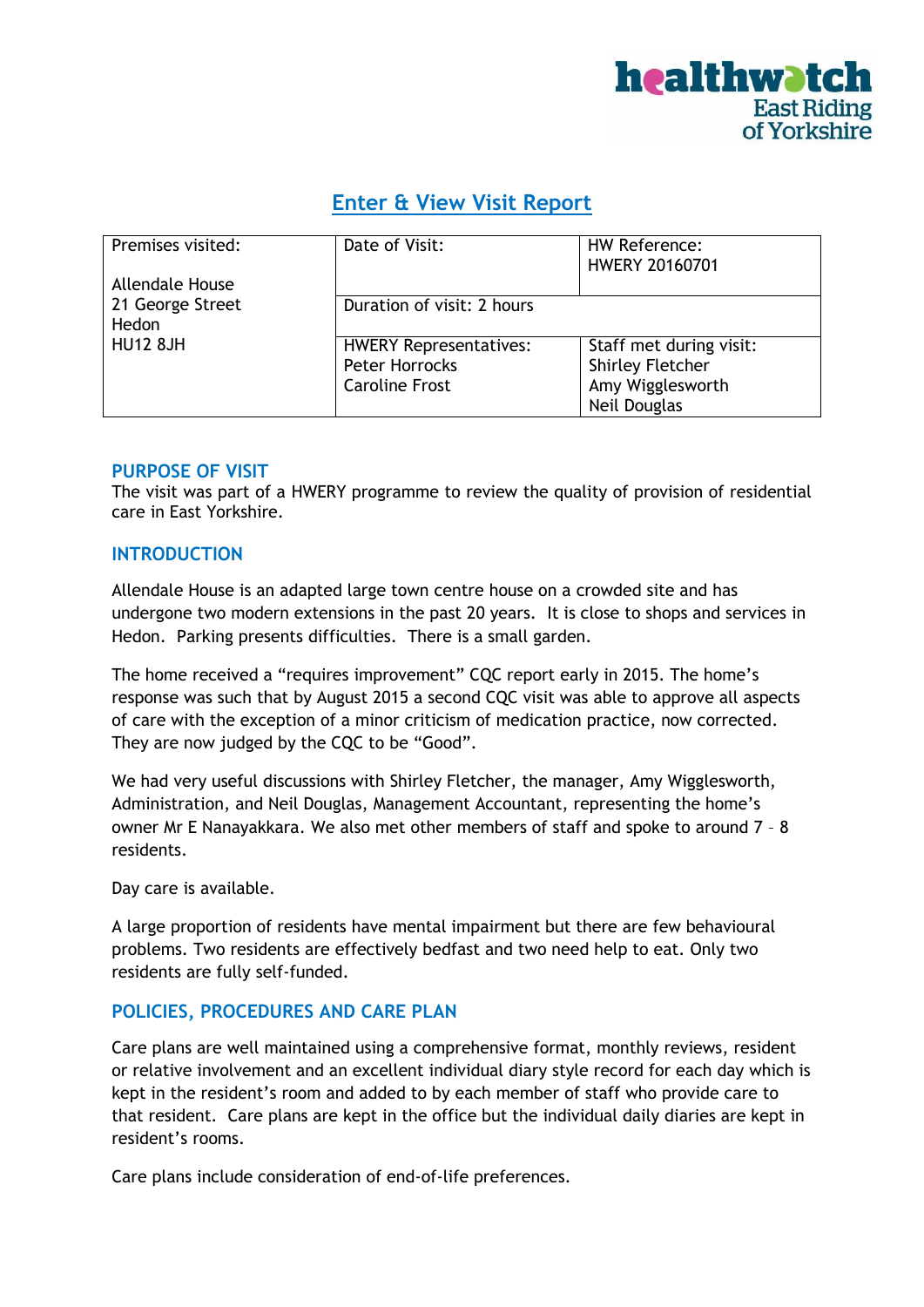## **ENVIRONMENT**

Allendale House is bright, welcoming and warm. There have been great efforts to modernise furniture and fittings; a major decorating programme is to start soon. The home is fully carpeted. Residents are well dressed, cheerful and ready to talk. Many told us how satisfied they were with the care they receive and particularly praised the quality and flexibility of the catering. There was a faint smell of urine down one corridor.

The home is in need of some redecoration but plans are underway to tackle this in the very near future.

The home has 19 places and has been full for the past twelve months. There is one shared room. Five rooms have en suite facilities. The rooms vary considerably (and pleasantly) in size, views and ceiling height. The home has two floors connected by 2 flights of stairs, one of which has a stair lift.

#### **PRIVACY, DIGNITY AND RESPECT**

Carers and Management were observed interacting warmly and respectfully with residents.

One resident goes into town unaccompanied. Other residents are taken out if they wish but either the Activities Coordinator or another member of the care team would accompany them.

Residents have access to their money as they wish.

#### **STAFF**

Care staff work 12 hour shifts on a 2 days on/ 2 days off, 2 nights on /2 nights off rotation which seems to work very well. The nine care staff includes 4 Seniors and 5 Carers. There are two or three care staff by day and two at night. Almost all are locally recruited.

There are domestic staff who do the cleaning, but Care staff do the laundry work.

In addition there is an Activities Coordinator who works 4 days per week (7 hours per day). The Manager and Assistant Manager also work the same rota.

There are 2 Catering Staff who also work on a rota basis and all meals are cooked fresh on the premises with ingredients bought locally.

#### **SAFE**

There are adequate handrails covering areas where there are changes in gradient underfoot. We were concerned about a projecting component of the stair-lift at the top of the main staircase. The Management Accountant and Manager said they would review this. There is also a rail across the landing above the stairs which seemed quite low which was brought to their attention.

In addition there were some potential "trip hazards" observed i.e. concrete/brick steps, which project out around a couple of feet, around the garden and the ramp into the garden from the dining room has no rails.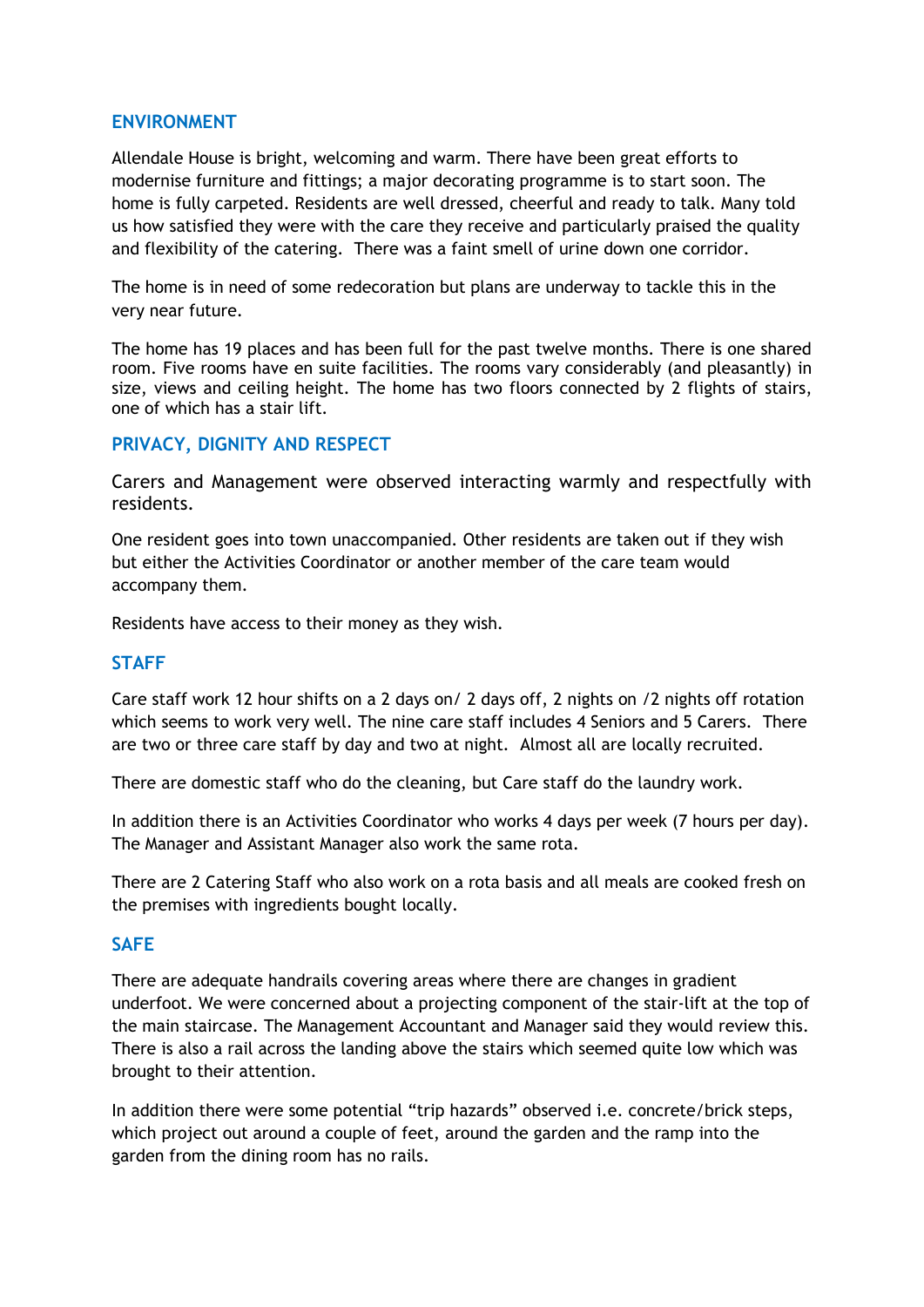The home is clean. The kitchen has a five-star hygiene rating and there is equipment provided outside the kitchen, e.g. plastic aprons and hand sanitisers to ensure hygiene. There are files and charts kept in the kitchens indicating ingredients which may cause allergies and this is updated daily to ensure resident's individual nutritional requirements are met. Modern equipment is available in all toilet and bathroom areas to ensure cleanliness and infection control. The call system has been upgraded with movement detector alarms in all bedrooms.

The laundry is operated by care staff and despite its small scale has very well defined colour coded systems to keep soiled items separate from clean. Personal clothing is laundered carefully as well.

Medication procedures appeared well organised with locked systems on both floors and detailed record keeping. Only senior Carers who have been trained give out medicines.

## **WELL LED**

The Manager appeared to be very "hands on" and has an open door policy.

There is great emphasis on full induction training and the acquisition of additional skills once in post. Most training is on site and NVQs are provided through a training agency, HYA, where required. The Management team ensures all new care staff complete a 13 week Skills for Care Certificate. This is done in-house in workbooks.

Safeguarding training is provided by the council but it is only possible to send 2 staff at a time as the council will not accept more.

## **EFFECTIVE**

Social work and NHS assessments are carried out separately.

Input from community nurses (virtually daily) is highly appreciated and effective, as is the physiotherapy service.

General practitioner input is well organised with a named GP based in each of Hedon's two practices who visit every 4 to 6 weeks.

There are problems with the return of unwanted aids, appliances and specialist beds once they are no longer required. The quarterly delivery of continence supplies in massive quantities causes storage difficulties. Continence pads are provided on a prescription basis for individuals based on their fluid intake and output. There are very strict guidelines regarding the use of continence pads and if a resident dies then all their remaining pads must be returned to the NHS.

There are persistent communication problems with the hospital service. "Passport" information provided by the home appears to be ignored and often not returned by the hospital which causes a lot of unnecessary work on the part of the home, who have to then put together another passport. Discharge information from the hospital is often not provided. A particular worry is the discharge of patients to the home late at night or even in the small hours.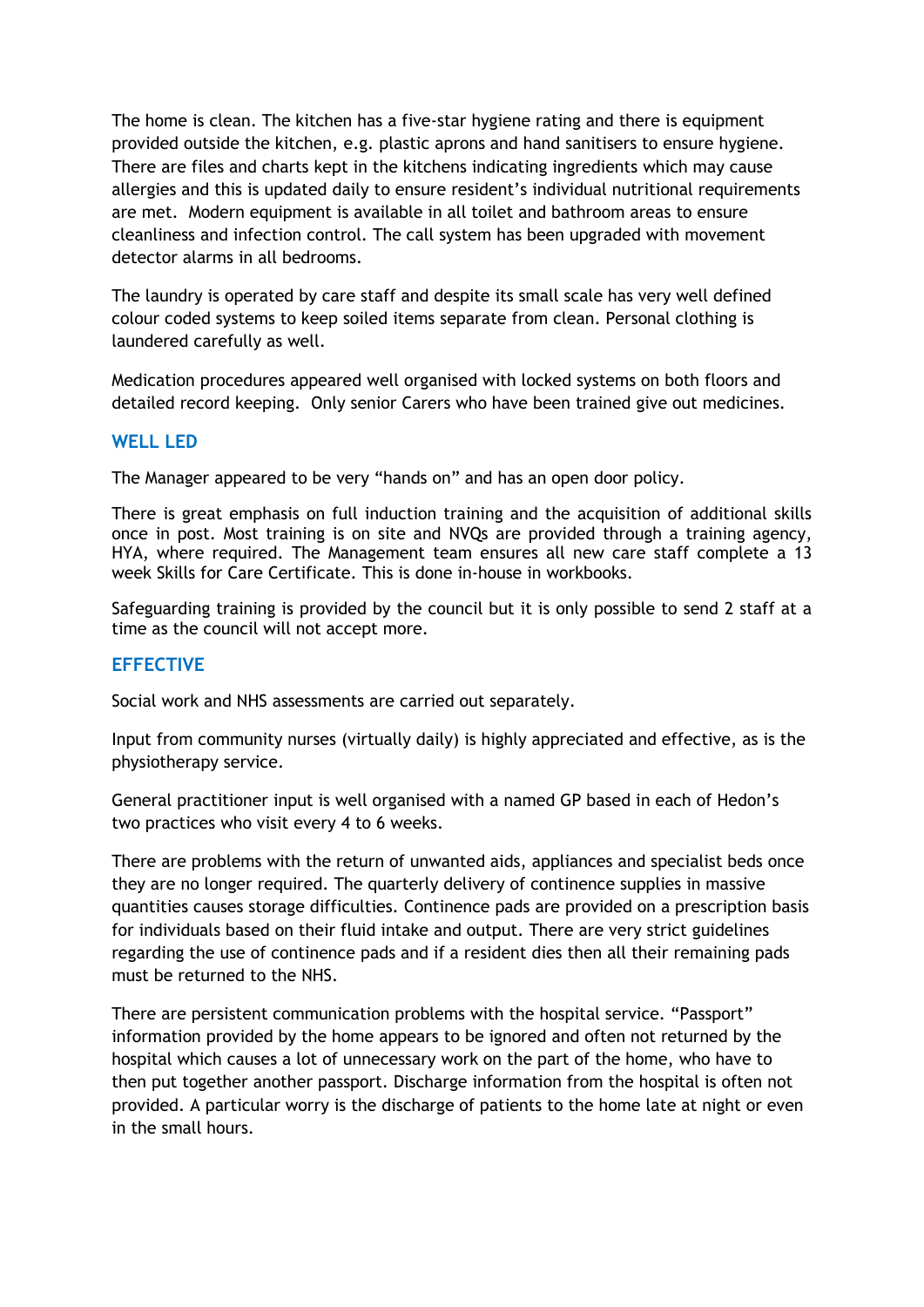## **CARING**

Visiting is unrestricted, although they do prefer visitors to avoid mealtimes.

Many rooms are suitably identified with personal details of the occupant though the notices themselves are fixed at too great a height and will be lowered. Toilet/bathroom doors are also clearly signed.

The main meal of the day is served at lunchtime. Residents can choose where to eat their meals and we saw that some prefer to eat in their rooms or in their lounge. There are daily menus but alternative dishes can be offered if requested.

The need to meet individual needs flexibly is ingrained. Waking, getting up, getting dressed, remaining in one's room or joining others are all varied according to preference.

We saw many friendly staff/resident interactions during our visit.

## **RESPONSIVE TO NEED**

A trained activities organiser, a former member of the care staff, attends for four half day sessions a week and offers a variety of activities like card games, sing a longs, bingo etc. Some of the residents were playing "Deal or No Deal" with the Activities Coordinator when we attended.

A hairdresser attends every Tuesday and there is also a visiting Chiropodist. The district nurse attends almost daily.

There have been group consultations with families and residents on the care being provided.

The monthly care plan reviews provide an opportunity to revise care where needed

## **RECOMMENDATIONS**

- A guard rail at the top of the main stairs to prevent anyone tripping over the chair lift rail, particularly as an archway opens close to the top of the stairs on this side.
- The bannister rail across the top of the stairs could be raised as this seems rather low.
- Rails could be placed at the side of the ramp from the dining room into the garden to make this safer for residents to walk down.
- The steps which project into the garden could have high visibility safety tape or paint around their edges.

## **CONCLUSION**

Allendale House provides friendly well organised personal care to its 19 residents. There has been a successful and continuing effort to modernise many of its facilities and practices. It is acknowledged that there is more to do. The disadvantages of the buildings have been addressed with care and ingenuity. Although the relatively small number of en